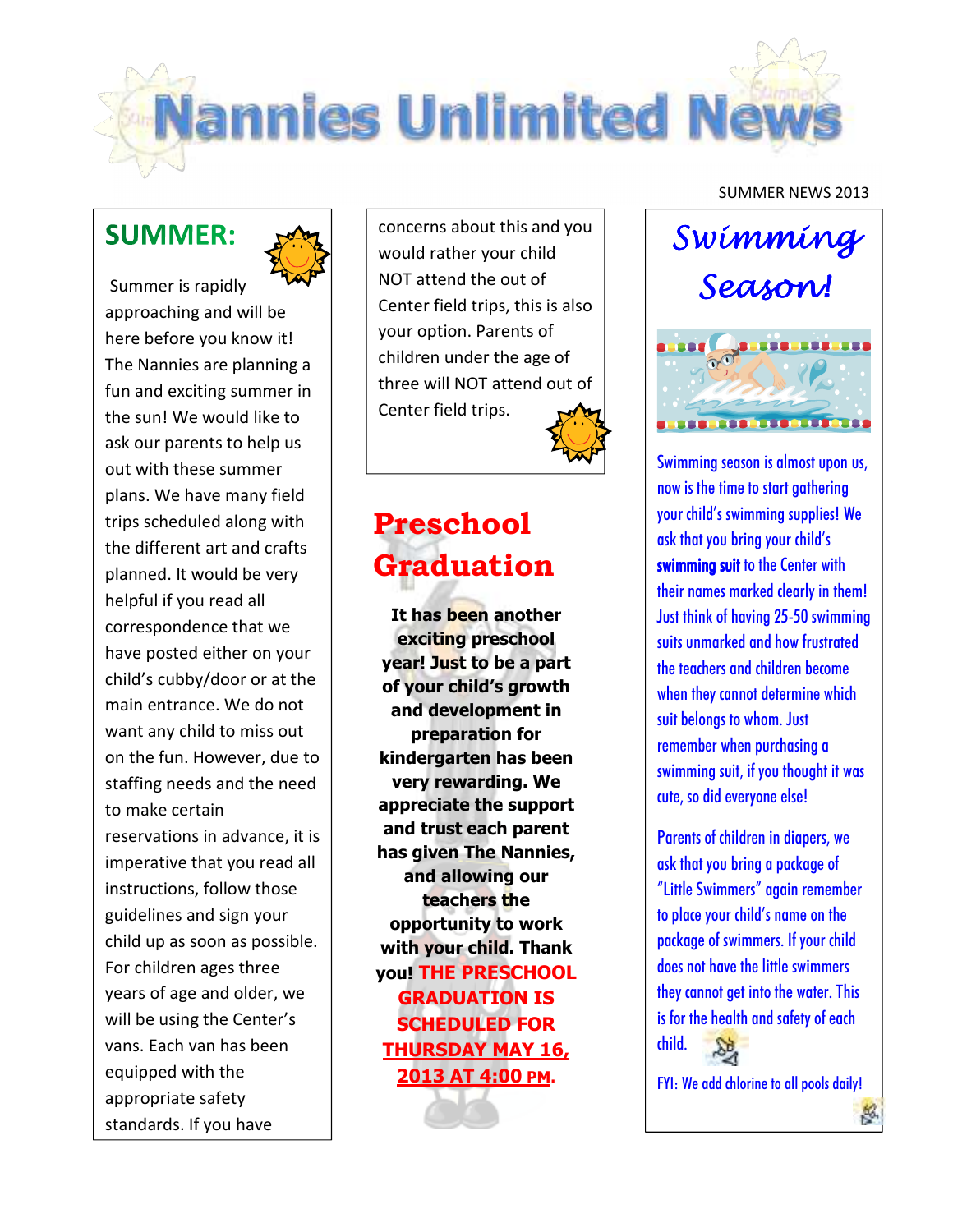### **Building Etiquette**



**We ask all parents to try and keep their children from running inside the Center. Children have been "run over" when other children are running to enter or leave the facility!** 

#### **Thank you so much!**



Spring is here and we are gearing up for another exciting time with the children during outdoor play. After being cooped up indoors for most of the winter the children are ready to run and play in the sun. To protect the children's skin we ask that each child bring a bottle

or tube of sunscreen labeled for identification. We have initiated a new procedure when using sunscreen. The form has been placed in each of your child's cubbies for you to complete and return to the lead teacher in your child's room. The form states,

### **Parent's /Guardian's Permission to Apply Sunscreen to Child**

As the parent or guardian of the above child, I recognize that too much sunlight may increase my child's risk of getting skin cancer someday. Therefore, I give my permission for personnel at The Nannies Unlimited Child Center & Preschool Inc. to apply a sunscreen product of SPF-15 or higher to my child, as specified, when he/she will be playing outside, especially during the months of March through October and between the daily times of 10 am and 4 pm. I understand that sunscreen may be applied to exposed skin, including but not limited to the face,  $t$ 

the ears, nose and bare shoulders, arms and legs. I have **checked all applicable** information regarding the type and use of sunscreen for my child:

If your child should run out of their personal sunscreen the Center will use its own supply of sunscreen until such time the parent replaces their personal sunscreen.

# INCIDENCE ~ **ACCIDENTS**

With outdoor play comes falls, bumps, bruisgs and accidents! There is a natural increase in injuries during this time of the year! Just as a reminder, we complete incident reports on all children who have an injury while in the care of The Nannies. If a child has an injury while at the Center, we will notify the parent during naptime unless the injury requires immediate care beyond what the center can provide. If the injury occurs after naptime, staff will notify you close to when the injury occurs. You will receive two written reports, one you will sign and place in the cubby identified as "incident reports" located in the front lobby. The other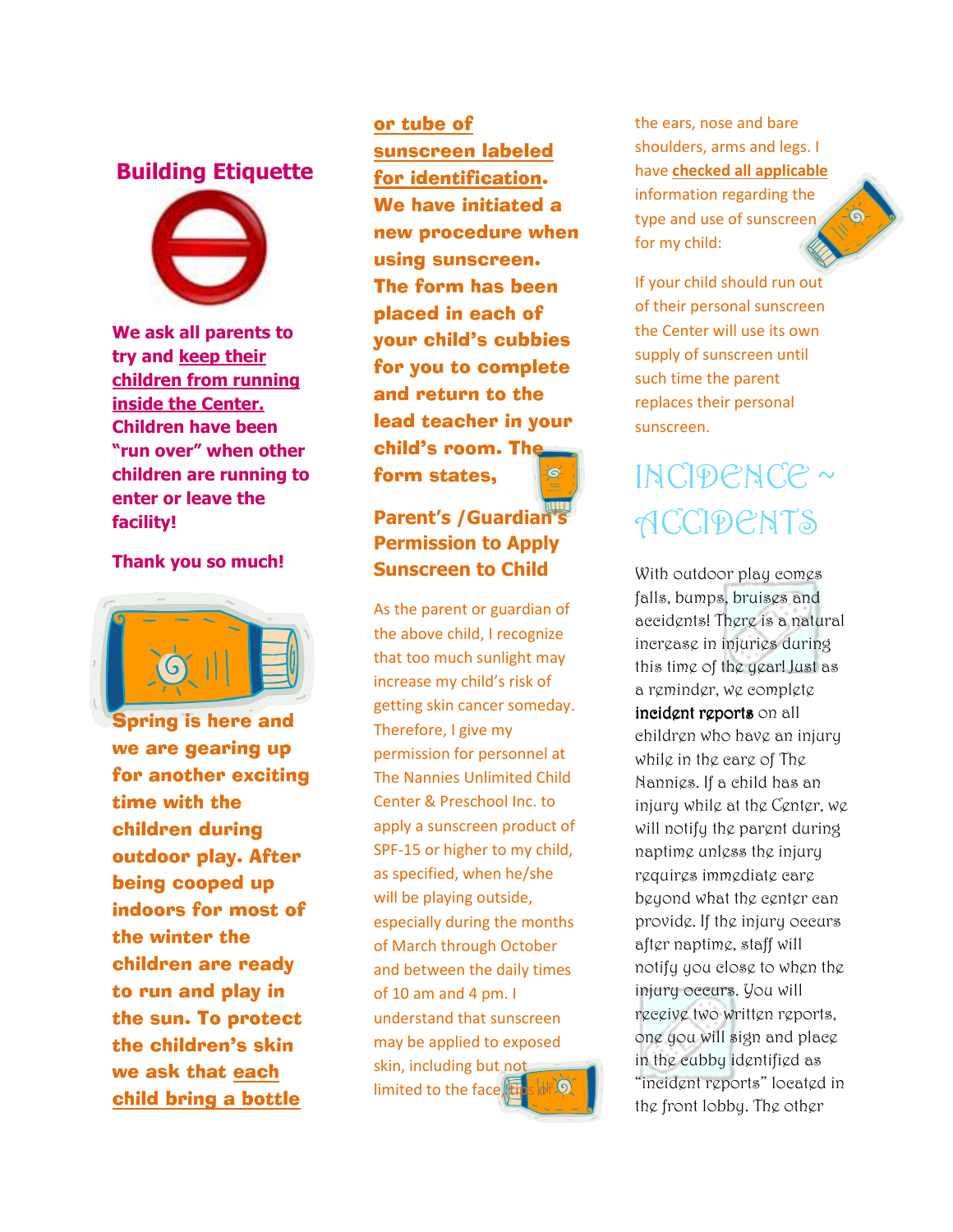copy is for your records. We track all incidences and will identify any changes necessary to prevent potential accidents from reoccurring. However, children will run, fall and Boo Boo's will occur!



The Nannies Unlimited Child Center & Preschool's policy and procedure during a tornado warning: Children located in the Nursery, Toddler room, Two-Year-Old room, preschool and schooler's room will go to the three year old room in the lower level of the south building. The children will crouch down on the floor, placing their heads between their knees while covering their heads with their hands. лL

The Nannies have monthly tornado drills to familiarize the children with these procedures. The Center also has weather radios that receive their information from the National Weather Service. The weather radios automatically alert the staff when a watch or warning is issued.

The Nannies Unlimited Child Center & Preschool Inc. realizes that your child's safety is of your up most concern. However, the Center requests that parents refrain from calling the Center during a tornado warning. This will enable the staff to  $N$ focus on the children's  $\zeta$ safety and security without distractions. If there is a concern you need to be notified of, the staff will contact you immediately.



**To those parents who have children in the Firefly room attending kindergarten in the Fall of 2013, rates will be adjusted the first week of school towards the end of August 2013. attending before and** 

**after school will be \$75.00/wk. Those children attending either before or after school, tuition will be \$55.00/wk. If your child is enrolled in our school program they will be eligible to attend, "no school days" due to any reason. The price for a child to attend an extra no school day will be \$35.00/day. However, their price will never exceed the weekly tuition rate for schoolers of \$110.00/wk. Further information will be sent to the parents for those who wish to participate in our school age program.** 





# Policies and Procedure Reminders!

**Please notify the Center when you have a change in address**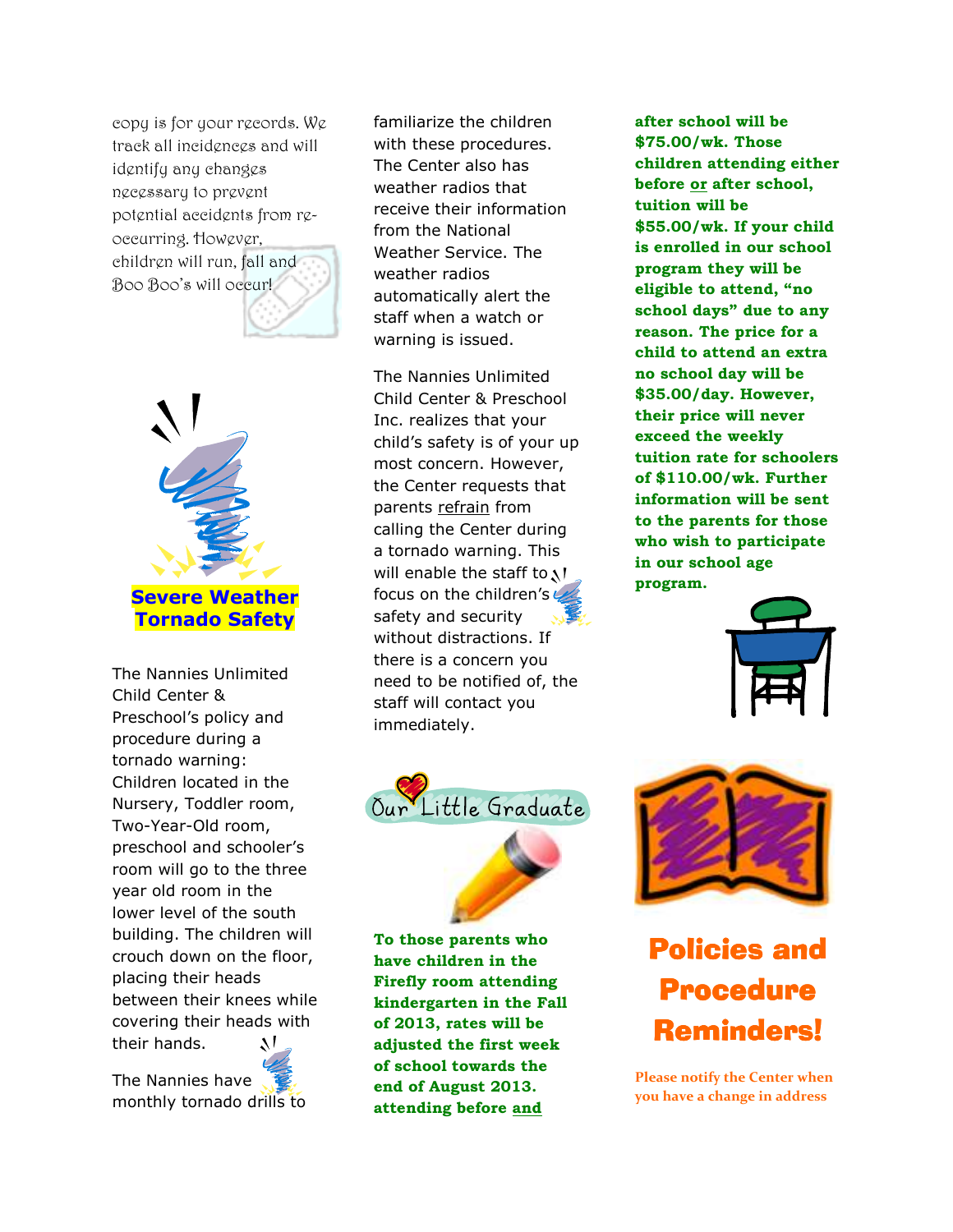**or phone numbers, whether it is work or home so we may keep our records updated for the safety of your child.** 

**Children who leave the Center during the day, for any reason are considered gone and WILL NOT return. So remember when making doctor appointments etc…that it might be best to make them towards the end of the day.** 

**If your child, for any reason is not attending the Center for the day, please notify the facility as soon as possible, preferably during the morning hours (around 8). This helps our staffing needs and keeps your daycare costs down as much as possible.** 

 **All children are to be signed in and out by the parent when arriving and leaving the Center. We ask that the children NOT sign themselves in and out. These are documents that we have audited. THANK YOU!** 

**child turns two years of age.** 

#### **Parents/Families are responsible for this notification.**

**Unfortunately there will NOT be any type of reimbursements or adjustments made for any oversight regarding changes in your child's tuition.** 

**Children who are in elementary school do not need to notify the office of their child's birthdates. Tuition does not usually change after they are enrolled in elementary school.** 





### **Birthdays/Tuition**

**Parents: Please notify administration in writing when your child has a birthday. There could be tuition adjustments to be made especially when the**  **A big thank you to our parents and family members who continue to support the Center. Your generosity and donations are very useful and helpful to the staff and management. From the toys, Nintendo and the paper supply, they all help tremendously. We do appreciate all of you so much!** 



#### **Outdoor Play**



Outdoor play is an important part of our daily curriculum as weather permits. It is important for parents to provide the appropriate clothing and outerwear for the weather conditions (e.g. Jackets on cooler days etc…) Trees often shelter our playgrounds from the sun however we will apply sunscreen to the children when temperature/weather in the summer/spring warrant. During the winter months, the building provides some shelter from winds however; children will need hats, mittens and coats (at a minimum). The Nannies Unlimited Child Center and Preschool Inc. checks weather conditions routinely.

## **Official Heat Index:**



The Nannies Unlimited Child Center and Preschool Inc. uses the following chart to determine outdoor play conditions. The center's administration frequently checks the heat index and plans